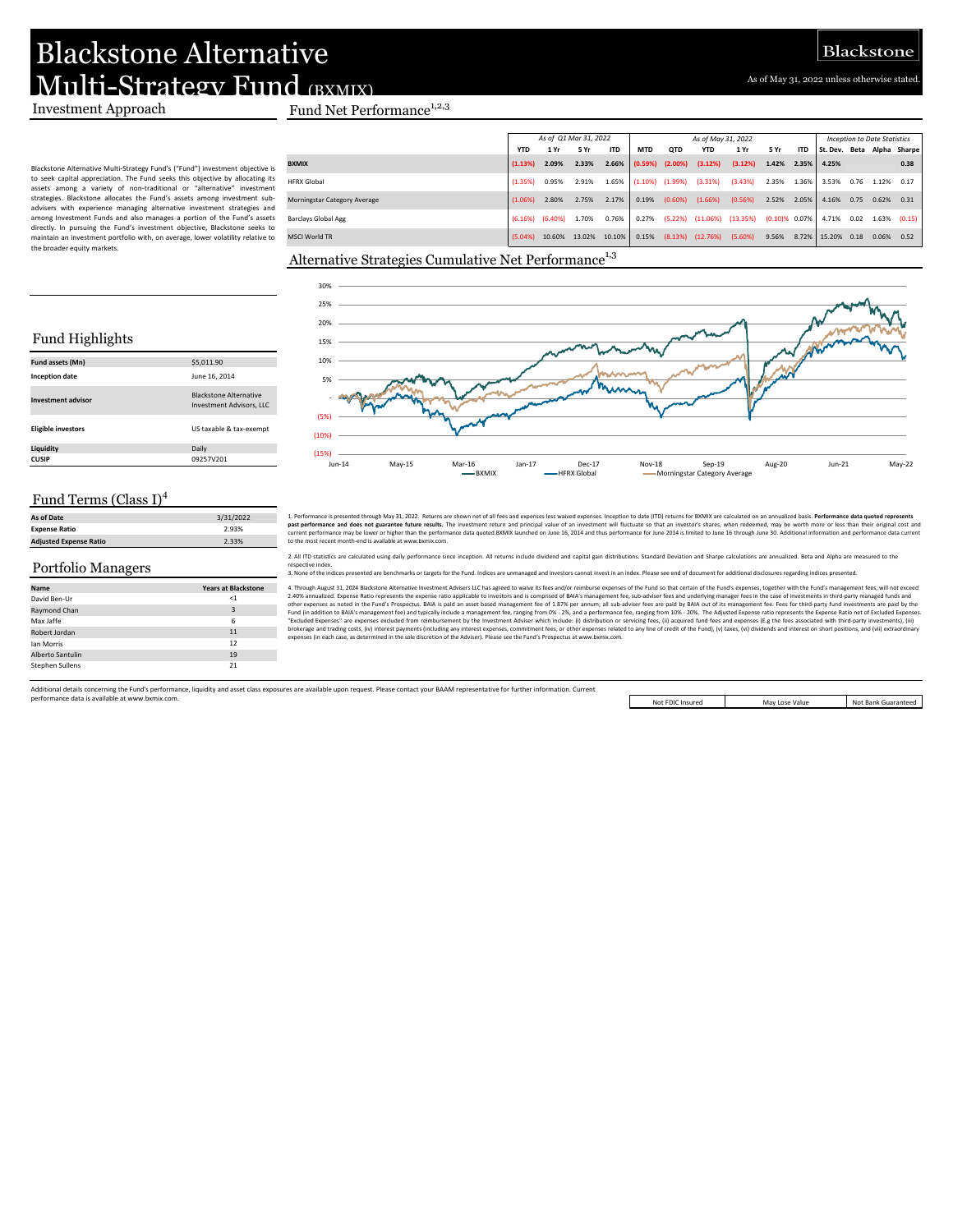## Sub-adviser Allocations

| Manager                                     | Strategy              | Sub-strategy                  | Classification     |  |  |  |
|---------------------------------------------|-----------------------|-------------------------------|--------------------|--|--|--|
| <b>Active Sub-Advisers</b>                  |                       |                               |                    |  |  |  |
| HealthCor                                   | <b>Equity Hedge</b>   | <b>Equity Long Short</b>      |                    |  |  |  |
| Jasper                                      | <b>Equity Hedge</b>   | Equity Long Short             |                    |  |  |  |
| Seiga $(1)$                                 | <b>Equity Hedge</b>   | Equity Long Short             | <b>Equity</b>      |  |  |  |
| Aperture Investors, LLC                     | <b>Equity Hedge</b>   | <b>Equity Long Short</b>      |                    |  |  |  |
| Endeavour                                   | <b>Equity Hedge</b>   | <b>Equity Market Neutral</b>  |                    |  |  |  |
| Two Sigma Advisers                          | <b>Equity Hedge</b>   | <b>Equity Market Neutral</b>  |                    |  |  |  |
| Bayview                                     | <b>Relative Value</b> | Fixed Income - Asset Backed   |                    |  |  |  |
| BRESSA <sup>(1)</sup>                       | <b>Relative Value</b> | Fixed Income - Asset Backed   |                    |  |  |  |
| BX LCS <sup>(1)</sup>                       | <b>Relative Value</b> | Fixed Income - Asset Backed   | Credit             |  |  |  |
| Mariner Investment Group, LLC               | <b>Relative Value</b> | Fixed Income - Asset Backed   |                    |  |  |  |
| <b>Emerging Markets Manager</b>             | <b>Relative Value</b> | Fixed Income - Sovereign      |                    |  |  |  |
| Caspian                                     | <b>Event Driven</b>   | Distressed/Restructuring      |                    |  |  |  |
| Sage Rock                                   | <b>Event Driven</b>   | Multi-Strategy                |                    |  |  |  |
| Magnetar <sup>(1)</sup>                     | <b>Event Driven</b>   | Risk Arbitrage                |                    |  |  |  |
| Emso                                        | Macro                 | <b>Discretionary Thematic</b> |                    |  |  |  |
| <b>Commodity Energy Trader</b>              | Macro                 | <b>Commodity Energy</b>       | <b>Multi-Asset</b> |  |  |  |
| Clear Sky                                   | Macro                 | <b>Commodity Energy</b>       |                    |  |  |  |
| Bayforest                                   | Macro                 | Multi-Strategy                |                    |  |  |  |
| D.E. Shaw                                   | Multi-Strategy        | N/A                           |                    |  |  |  |
| BAIA-Direct <sup>(2)</sup>                  | Multi-Strategy        | N/A                           |                    |  |  |  |
| <b>Inactive Sub-Advisers</b> <sup>(3)</sup> |                       |                               |                    |  |  |  |
| Waterfall                                   | <b>Relative Value</b> | Fixed Income - Asset Backed   | <b>Inactive</b>    |  |  |  |
| Nephila                                     | <b>Event Driven</b>   | Reinsurance                   |                    |  |  |  |

Please refer to the Fund's Prospectus for a full list of Sub‐Advisers.

1.Blacktone and its affiliates hancial interests in asset managers. Any allocation by Blacktone to a subsidiary or cher affiliate benefits Blackstone Inc. and any redemption or reduction of such allocation would be detrime

2. BAIA manages a portion of the Fund's assets directly, Such investments include allocations to funds managed by Moma Advisors A/S, Aeolus Capital Management Ltd, PIMCO Investment Management, Islet Management, L.P., Atrei

*YTD*

## Monthly Net Performance<sup>4,5</sup>

|      |       |                       |                           |         |         |            |            |            |                     |                                  |                       |        |                                  |             | YTD                     |                 |                         |
|------|-------|-----------------------|---------------------------|---------|---------|------------|------------|------------|---------------------|----------------------------------|-----------------------|--------|----------------------------------|-------------|-------------------------|-----------------|-------------------------|
|      |       |                       |                           |         |         |            |            |            |                     |                                  |                       |        |                                  | <b>HFRX</b> | <b>Morningstar Cat.</b> | <b>Barclays</b> | MSCI                    |
|      | Jan   | Feb                   | Mar                       | Apr     | Mav     | Jun        | Jul        | Aug        | Sep                 | Oct                              | Nov                   | Dec    | <b>BXMIX</b>                     | Gibi        | Avg.                    | GIbl            | World                   |
| 2014 |       |                       |                           |         |         | 0.50%      | $(0.40\%)$ | 0.90%      | 0.30%               | (0.59%)                          | 0.30%                 | (0.19% | 0.80%                            | (1.40%)     | 1.14%                   | (3.45%)         | 0.86%                   |
| 2015 | 0.70% | 1.88%                 | 0.97%                     | (0.39%  | 1.26%   | (1.15%     | 1.93%      | $(1.04\%)$ | (0.67%)             | 0.29%                            | 0.48%                 | (0.71% | 3.55%                            | (3.64%)     | (1.61%)                 | (3.15%)         | (0.32%)                 |
| 2016 |       | $(2.17%)$ $(2.22%)$   | 1.45%                     | 1.32%   | 0.90%   | $(0.50\%)$ | 1.10%      | 0.00%      | 0.89%               | 0.00%                            | (0.20%)               | 0.85%  | 1.35%                            | 2.50%       | 2.58%                   | 2.09%           | 8.15%                   |
| 2017 | 1.67% | 0.77%                 | 0.96%                     | 1.52%   | 1.12%   | $(1.01\%)$ | 0.93%      | 0.92%      | (0.09%)             | 0.92%                            | $(0.64\%)$ $(0.05\%)$ |        | 7.20%                            | 5.99%       | 5.34%                   | 7.39%           | 23.07%                  |
| 2018 |       | $0.28\%$ $(1.30\%)$   | 0.38%                     | 0.94%   | (1.49%) | (0.09%)    | 0.94%      | 0.28%      | 1.21%               | (1.57%)                          | 0.09%                 |        | $(1.15\%)$ $(1.52\%)$ $(6.72\%)$ |             | (4.32%)                 | (1.20%)         | (8.20%)                 |
| 2019 | 2.70% | 1.13%                 | (0.09%)                   | 0.84%   | (1.01%) | 1.49%      | 0.83%      |            | $(1.27%)$ $(0.09%)$ | 0.18%                            | 0.55%                 | 1.39%  | 6.77%                            | 8.62%       | 7.59%                   | 6.84%           | 28.40%                  |
| 2020 |       |                       | $0.47\%$ (0.93%) (14.39%) | 1.65%   | 2.92%   | 3.05%      | 1.33%      | 1.11%      | (0.20%)             | $(0.70\%)$                       | 2.91%                 | 3.05%  | (1.10%)                          | 6.81%       | 1.47%                   | 9.20%           | 16.50%                  |
| 2021 | 0.49% | 1.26%                 | 0.19%                     | 2.68%   | 0.37%   | 0.84%      | (0.37%)    | 0.37%      |                     | $(0.09\%)$ $(0.09\%)$ $(1.02\%)$ |                       | 0.56%  | 5.28%                            | 3.65%       | 6.79%                   | $(4.71\%)$      | 22.35%                  |
| 2022 |       | $(1.89\%)$ $(0.48\%)$ | 1.26%                     | (1.43%) | (0.59%) |            |            |            |                     |                                  |                       |        | (3.12%)                          | (2.24%)     | (1.84%)                 |                 | $(11.30\%)$ $(12.89\%)$ |
|      |       |                       |                           |         |         |            |            |            |                     |                                  |                       |        |                                  |             |                         |                 |                         |

5. Performance is presented through May 31, 2022. Net performance is net of the net of all fees less waived expense. Performance data quoted represents past performance and does not guarantee future results. The investment investor's shares, when redeemed, may be worth more or less than their original cost and current performance may be lower or higher than the performance data quoted. Additional information and performance data current to t launched on June 16, 2014 and thus performance for June 2014 is limited to June 16 through June 30.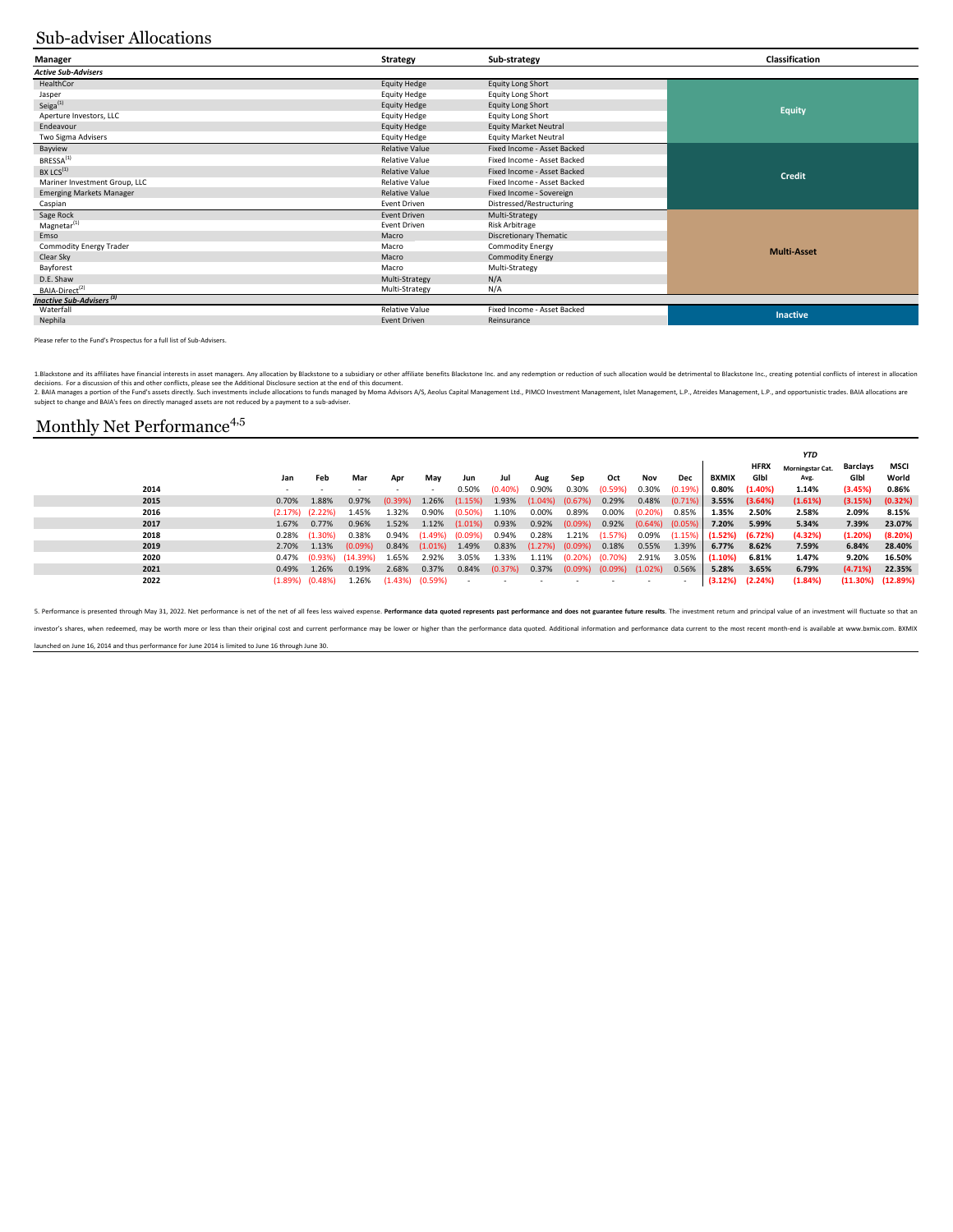# Blackstone Alternative Multi-Strategy Fund As of May 31, 2022 unless otherwise stated

## Performance Summary<sup>1,2,3</sup>

| Sub-Strategy       | Allocation at |         | MTD         |         | OTD                |         | YTD         |                | Trailing 12 Months | <b>ITD Cumulative Performance</b> |             |  |
|--------------------|---------------|---------|-------------|---------|--------------------|---------|-------------|----------------|--------------------|-----------------------------------|-------------|--|
| Performance        | 5/31/2022     | Return  | Attribution | Return  | <b>Attribution</b> | Return  | Attribution | Return         | Attribution        | Return                            | Attribution |  |
| Equity             | 31.49%        | (0.19%) | (0.09%)     | (2.84%) | (1.24%)            | (4.90%) | (2.24%)     | (7.59%)        | (3.56%)            | 3.89%                             | 11.35%      |  |
| Credit             | 21.40%        | (1.55%) | (0.42%)     | .48%    | (0.40%)            | 0.04%   | (0.02%)     | $\lambda$ .40% | 0.43%              | 4.84%                             | 13.37%      |  |
| <b>Multi-Asset</b> | 47.11%        | 0.38%   | 0.23%       | 0.13%   | 0.09%              | 0.39%   | 0.11%       | 5.89%          | 2.28%              | 4.07%                             | 16.81%      |  |
| Net Return         |               |         | (0.59%)     |         | $(2.01\%)$         |         | (3.12%)     |                | $(3.12\%)$         |                                   | 20.27%      |  |

# Portfolio Allocations2



# Current and Historical Allocation Range2



# Avg. Return for Days When Stocks were Down4,5



# Avg. Return for Days When Bonds were Down5,6



Performance is presented since BXMIX's inception on 6/16/2014 to 5/31/2022. Comparisons will differ, in some cases significantly, if the relative performance is measured over the course of a month, quarter, year or longer. Because of the broadly diversified and low beta nature of the portfolio, BXMIX is not expected to participate in the full upside of broader markets. None of the indices presented are benchmarks or targets for the Fund. Indices are unmanaged and investors cannot invest in an index. Please **see end of document for additional disclosures regarding indices presented.**

Performance data quoted represents past performance and is no guarantee of future results. Investment returns and principal values may fluctuate so that an investor's shares, when redeemed, may be worth more or less than their original cost. Current performance may be lower or higher than the performance data quoted. BXMIX launched on June 16, 2014 and thus performance for June 2014 is limited to June 16 through June 30. Information about BXMIX, including current month-end performance, is available on BXMIX's website at *www.bxmix.com or by calling 855‐890‐7725.*

- 1. Sub‐strategy returns are shown gross of all fees and expenses. All statistics are calculated using daily performance since inception. Performance attribution represents the contribution of each sub-strategy to the Fund's total return.
- 2. Portfolio allocations include exposure to certain BAIA‐Direct investments. Equity allocation includes Equity Long/Short and Equity Market Neutral sub‐strategies, funds managed by Atreides Management LP and Islet Management LP, and equity hedges. Credit allocation includes Fixed Income – Asset Backed and Distressed/Restructuring sub‐strategies, and opportunistic credit trades. Multi‐Asset is comprised of Discretionary Thematic, Risk Arbitrage, Multi‐Strategy, and Commodity Energy sub‐strategies, and funds managed by Aeolus Capital Management Ltd, PIMCO Investment Management LLC, and MOMA Advisors A/S. Sub-strategy allocations exclude exposures to Fund level cash, hedging and expenses and are adjusted pro-rata to equal 100%. Allocations may change at any time without notice.
- 3. Fund level expenses cannot show net expenses given the fact expenses are incurred at the fund level and are not allocated across individual sub strategies.
- 4. "Stocks" refers to the S&P 500. From 6/16/2014 to 5/31/2022, there were 906 days in which the S&P 500 was down and 1099 days in which the S&P 500 was up or flat. During this period, on days that the S&P 500 was up, the average daily returns for the S&P 500, MSCI World and BXMIX were 6.06%, 4.40% and 0.21%, respectively.
- 5. Material differences in strategies, investment teams, and market conditions between funds being marketed and funds presented in the track record may exist.
- 6. "Bonds" refers to the Barclays Global Agg. From 6/14/2014 to 5/31/2022, there were 1002 days in which the Barclays Global Agg was down and 1068 days in which the Barclays Global Agg was up or flat. During this period, on days that the Barclays Global Agg was up, the average daily returns for the Barclays Global Agg, and BXMIX were 1.11% and -0.09%, respectively.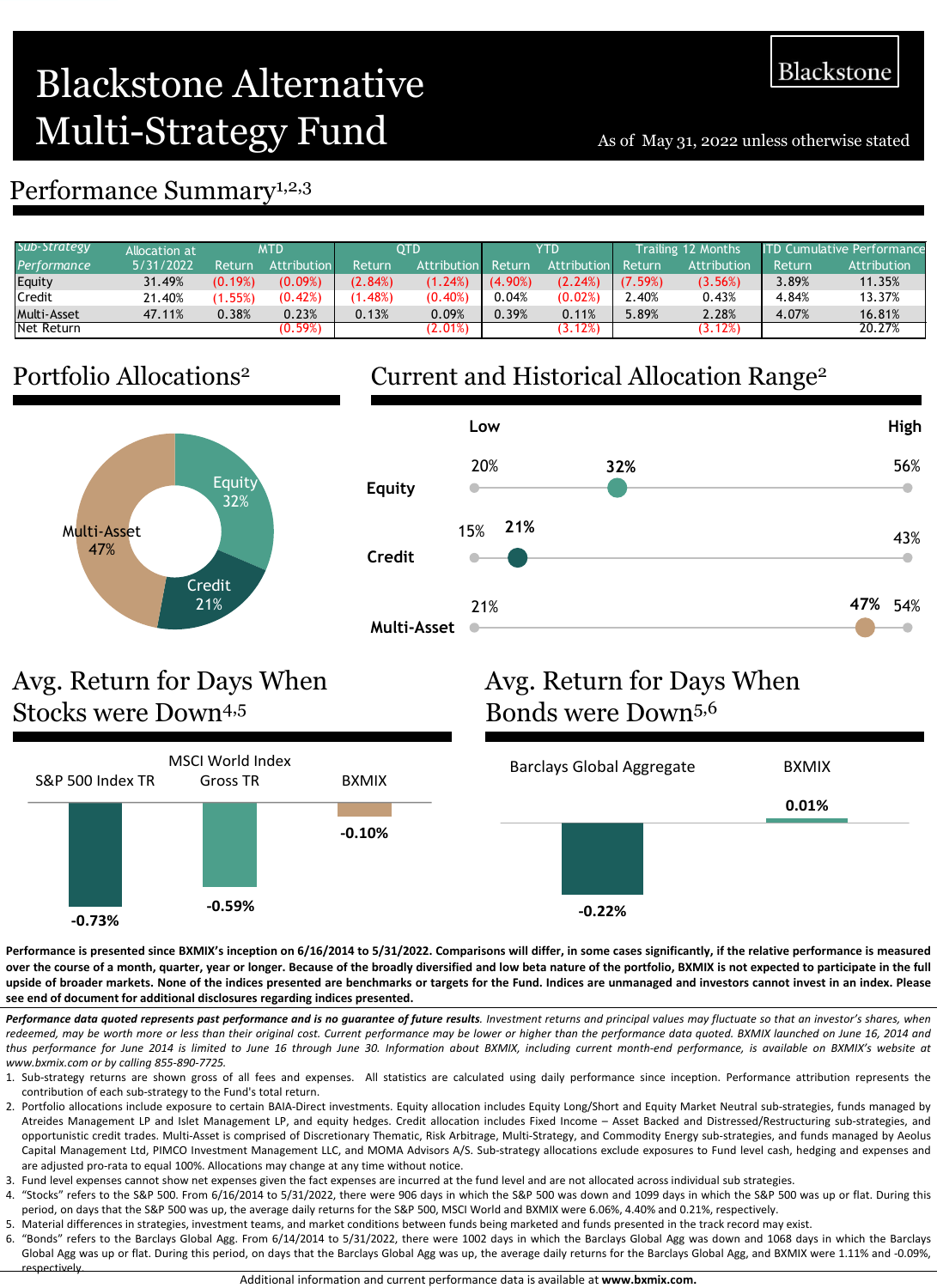## Important Disclosure Information

This material is not an offer to sell the Fund's securities and is not soliciting an offer to buy the Fund's securities. All **investors should consider the investment objectives, risks, charges and expenses of BXMIX, Class I carefully before investing. All investors are urged to carefully read the prospectus and the summary prospectus in its entirety before investing. The prospectus and the summary prospectus contain this and other information about BXMIX and are available on BXMIX's website at www.bxmix.com.** 

**Please note that additional details concerning the Fund's performance, liquidity and asset class exposures are available upon request.** 

**Please contact your BAAM representative for further information.** 

**No Assurance of Investment Return.** Performance data quoted represents past performance and is no guarantee of future<br>results. Investment returns and principal values may fluctuate so that an investor's shares, when redee than their original cost. Current performance may be lower or higher than the performance data quoted. All returns include dividend and capital gain distributions. There can be no assurance that the Fund will achieve its goals or avoid losses. Diversification does not ensure a profit or [guarantee](http://www.bxmix.com/) against loss. Information about the Fund, including current month-end performance, is available on the Fund's website at www.bxmix.com or by calling 855-890-7725.

**Allocations**: The Fund may shift allocations among sub-advisers, strategies and sub- strategies at any time. Further, Blackstone, on behalf of the Fund, may determine to not employ one or more of the above-referenced, strategies or sub- strategies. Blackstone may also add new strategies or sub-strategies. Accordingly, the allocations are presented for illustrative purposes only and should not be viewed as predictive of the ongoing composition of the Fund's portfolio (and its sub-advisers), which may change at any time without notice.

**ERISA Fiduciary Disclosure:** The foregoing information has not been provided in a fiduciary capacity under ERISA, and it is not intended to be, and should not be considered as, impartial investment advice. If you are an individual retirement investor, contact your financial advisor or other fiduciary unrelated to BAIA about whether any given investment idea, strategy, product or service described herein may be appropriate for your circumstances.

**Index Comparisons:** Indices are unmanaged and investors cannot invest in an index. Indices are provided for illustrative purposes only. They have not been selected to represent appropriate benchmarks for BXMIX, but rather are disclosed to allow for comparison of BXMIX's performance to that of well-known and widely recognized indices. The indices may include holdings that are substantially different than investments held by BXMIX and do not reflect the strategy of the Fund. Comparisons to indices have limitations because indices have risk profiles, volatility, asset composition and other material characteristics that may differ from BXMIX. The indices do not reflect the deduction of fees or expenses. In the case of equity indices, performance of the indices reflects the reinvestment of dividends. Index data is obtained from unaffiliated third parties and is subject to subsequent adjustments. Blackstone makes no assurances as to the accuracy or completeness thereof.

**Opinions and Trends.** Opinions expressed reflect the current opinions of Blackstone as of the date appearing in the Materials only and are based on Blackstone's opinions of the current market environment, which are subject to change. Certain information contained in the Materials discusses general market activity, industry or sector trends, or other broad-based economic, market or political conditions and should not be construed as research or investment advice. There can be no assurances that any of the trends described herein will continue or will not reverse. Past events and trends do not imply, predict or guarantee, and are not necessarily indicative of, future events or results.

**Important Risks:** An investment in the Fund should be considered a speculative investment that entails substantial risks; you may lose part or all of your investment or your investment may not perform as well as other investments. The Fund's investments involve special risks including, but not limited to, loss of all or a significant portion of the investment due to leveraging, short-selling, or other speculative practices, lack of liquidity and volatility of returns. The following is a summary description of certain additional principal risks of investing in the Fund:

**Allocation Risk** – Blackstone's judgment about the attractiveness, value or market trends affecting a particular asset class, investment style, sub-adviser or security may be incorrect and this may have a negative impact upon performance. **Market Risk and Selection Risk** – One or more markets may go down in value, possibly sharply and unpredictably, affecting the values of individual securities held by the Fund. **Derivatives Risk** – the use of derivatives involves the risk that their value may not move as expected relative to the value of the relevant underlying assets, rates, or indices. Derivatives can be subject to counterparty credit risk and may entail investment exposure greater than their notional amount**. Debt Securities Risk** – investments in bonds and certain asset-backed securities are subject to risks, including but not limit to, the credit risk of the issuer of the security, the risk that the issuer undergoes a restructuring or a similar event, the risk that inflation decreases the value of assets or income from the investments, and the risk that interest rates changes adversely impact the debt investments. **Equity Securities Risk** – prices of equity and preferred securities fluctuate based on changes in a company's financial condition and overall market and economic conditions. **Mortgage- and Asset-Backed Securities Risk** – involves credit, interest rate, prepayment and extension risk, as well as the risk of default of the underlying mortgage or asset, particularly during times of economic downturn**. Multi-Manager Risk**– managers may make investment decisions which conflict with each other and as a result, the Fund could incur transaction costs without accomplishing any net investment result. **Leverage Risk** – use of leverage can produce volatility and may exaggerate changes in the net asset value of Fund shares and in the return on the portfolio, which may increase the risk that the Fund will lose more than it has invested. **Large Purchase or Redemption Risk** – large redemption or purchase activity could have adverse effects on performance to the extent that the Fund incurs additional costs or is required to sell securities, invest cash, or hold a relatively large amount of cash at times when it would not otherwise do so.

**Epidemics/Pandemics.** Certain countries have been susceptible to epidemics which may be designated as pandemics by world health authorities, most recently COVID-19. The outbreak of such epidemics, together with any resulting restrictions on travel or quarantines imposed, has had and will continue to have a negative impact on the economy and business activity globally (including in the countries in which the Funds invest), and thereby is expected to adversely affect the performance of the Funds' Investments. Furthermore, the rapid development of epidemics could preclude prediction as to their ultimate adverse impact on economic and market conditions, and, as a result, presents material uncertainty and risk with respect to the Funds and the performance of their Investments.

**Russian Invasion of Ukraine.** On February 24, 2022, Russian troops began a full-scale invasion of Ukraine and, as of the date of this Material, the countries remain in active armed conflict. Around the same time, the United States, the United Kingdom, the European Union, and several other nations announced a broad array of new or expanded sanctions, export controls, and other measures against Russia, Russia-backed separatist regions in Ukraine, and certain banks, companies, government officials, and other individuals in Russia and Belarus. The ongoing conflict and the rapidly evolving measures in response could be expected to have a negative impact on the economy and business activity globally (including in the countries in which the Fund invests), and therefore could adversely affect the performance of the Fund's investments. The severity and duration of the conflict and its impact on global economic and market conditions are impossible to predict, and as a result, could present material uncertainty and risk with respect to the Fund and the performance of its investments and operations, and the ability of the Fund to achieve its investment objectives. Similar risks will exist to the extent that any portfolio entities, service providers, vendors or certain other parties have material operations or assets in Russia, Ukraine, Belarus, or the immediate surrounding areas.